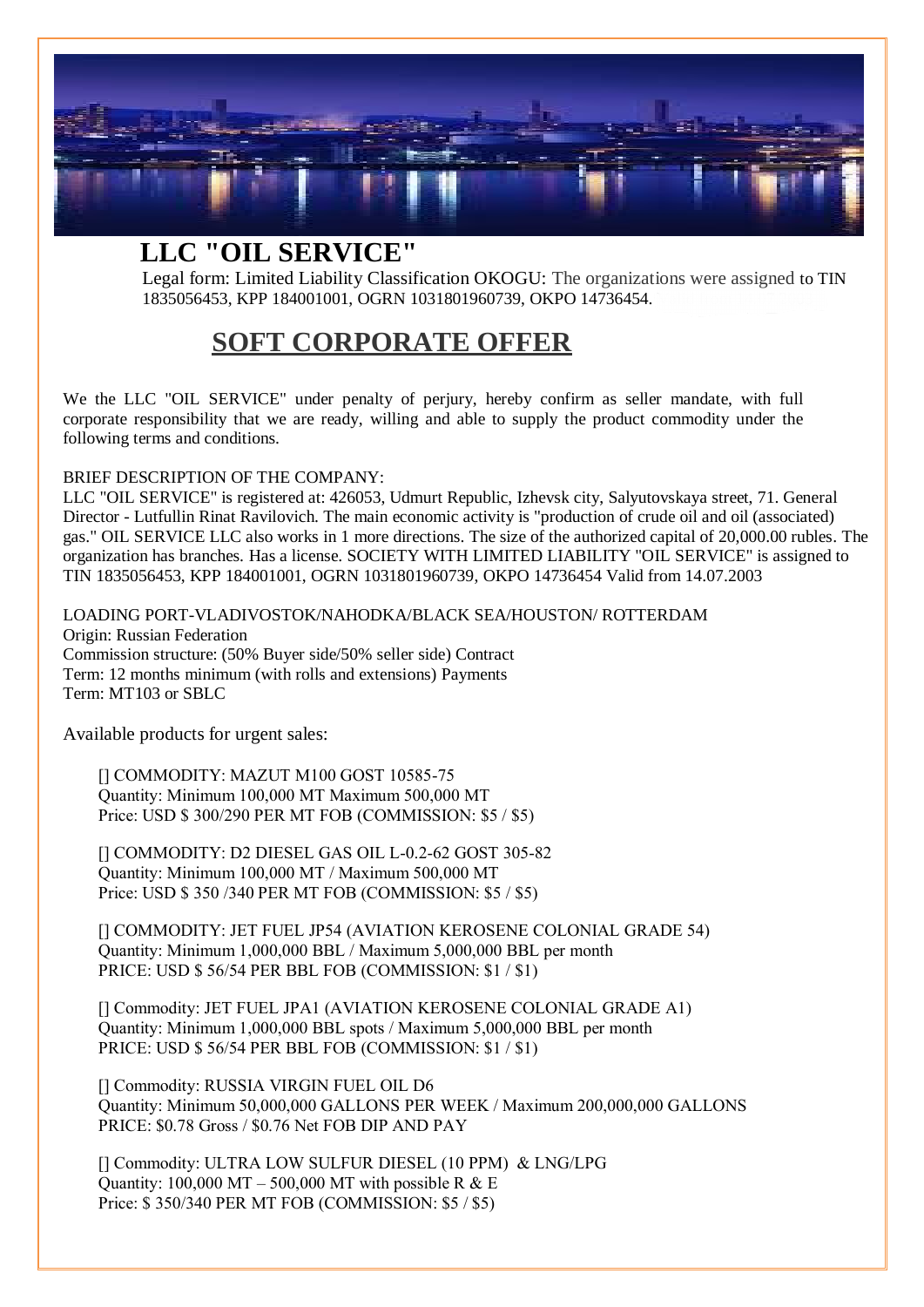

**LLC "OIL SERVICE"**

Legal form: Limited Liability Classification OKOGU: The organizations were assigned to TIN 1835056453, KPP 184001001, OGRN 1031801960739, OKPO 14736454. Valid from 14.07.2003

### **(FOB DIP AND PAY STANDARD PROCEDURE FOR SUCCESSFUL DELIVERY)**

1. Seller's Official Representative issues SCO

2. Buyer Issue ICPO with Passport Copy and CP to the Seller via Seller official mandate. Seller verifies and issues Commercial Invoice for the available quantity in the Seller's Storage Reservoir to the Buyer.

3. Buyer signs and returns the CI to the Seller with confirmation letter to proceed, The Seller issues the Partial POP documents as below and sends to the Buyer.

- TANK STORAGE INJECTION REPORT
- ATSC Authority to sell and collect
- PRODUCT PASSPORT Product analysis report from a renowned inspection company.
- STATEMENT OF PRODUCT AVAILABILITY
- COMMITMENT LETTER TO SUPPLY
- ATV Authority to verify the existence of product from the storage company

4. Buyer contact the Refinery to extend the Refinery's Tanks in order to request for DIP TEST AUTHORIZATION, DIP TEST AUTHORIZATION PASS and TANK STORAGE RECEIPT to allow Buyer's Inspection team to go into the terminal and conduct Dip Test, CIQ Inspection & SGS on buyer's expense.

5. After successful Dip Test in Seller's tanks, Buyer takes over seller's tank or Seller injects into buyer's vessel / Tanks.

6. After successful injection of the product into buyer's tanks or vessel, buyer makes payment for the total value of product injected into the tanks through the means of MTI03 - TT.

7. Upon seller receives the payment for the product from the buyer, seller issues to buyer the Title ownership of the product and all exporting document of the Product. Seller pays all intermediaries involved in the transaction.